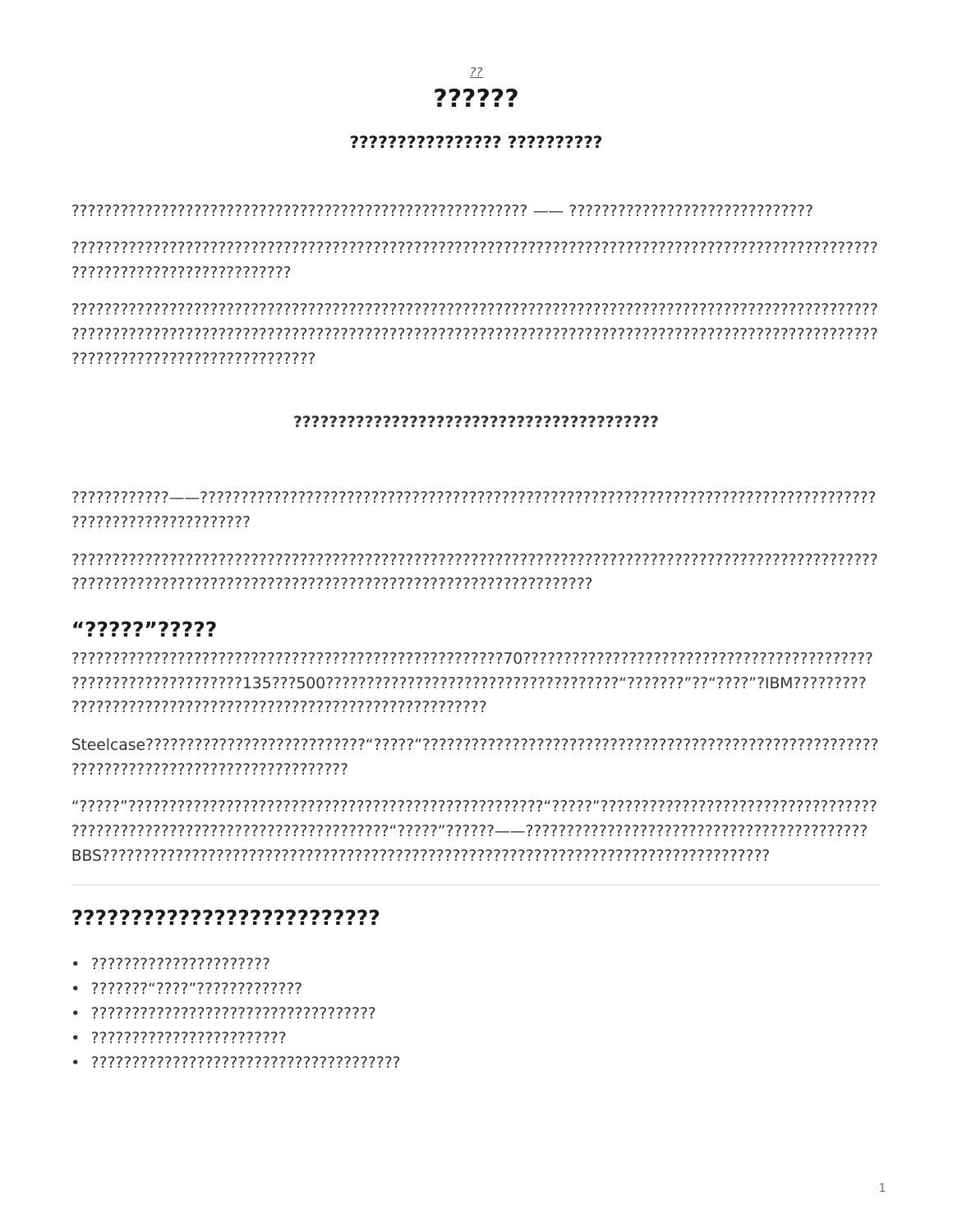- 
- $.77777777777777777777777799$

### 

- 
- 
- 
- 
- 
- 

#### "?????????????????????????????????????

DAVID WOOLF | Steelcase?????? ???

## ????????

???????????????????????????

| ????????? |                     |
|-----------|---------------------|
| 80%       | ??????????????????? |
| 57%       | ???????????????     |
| 4%        | ???????????????     |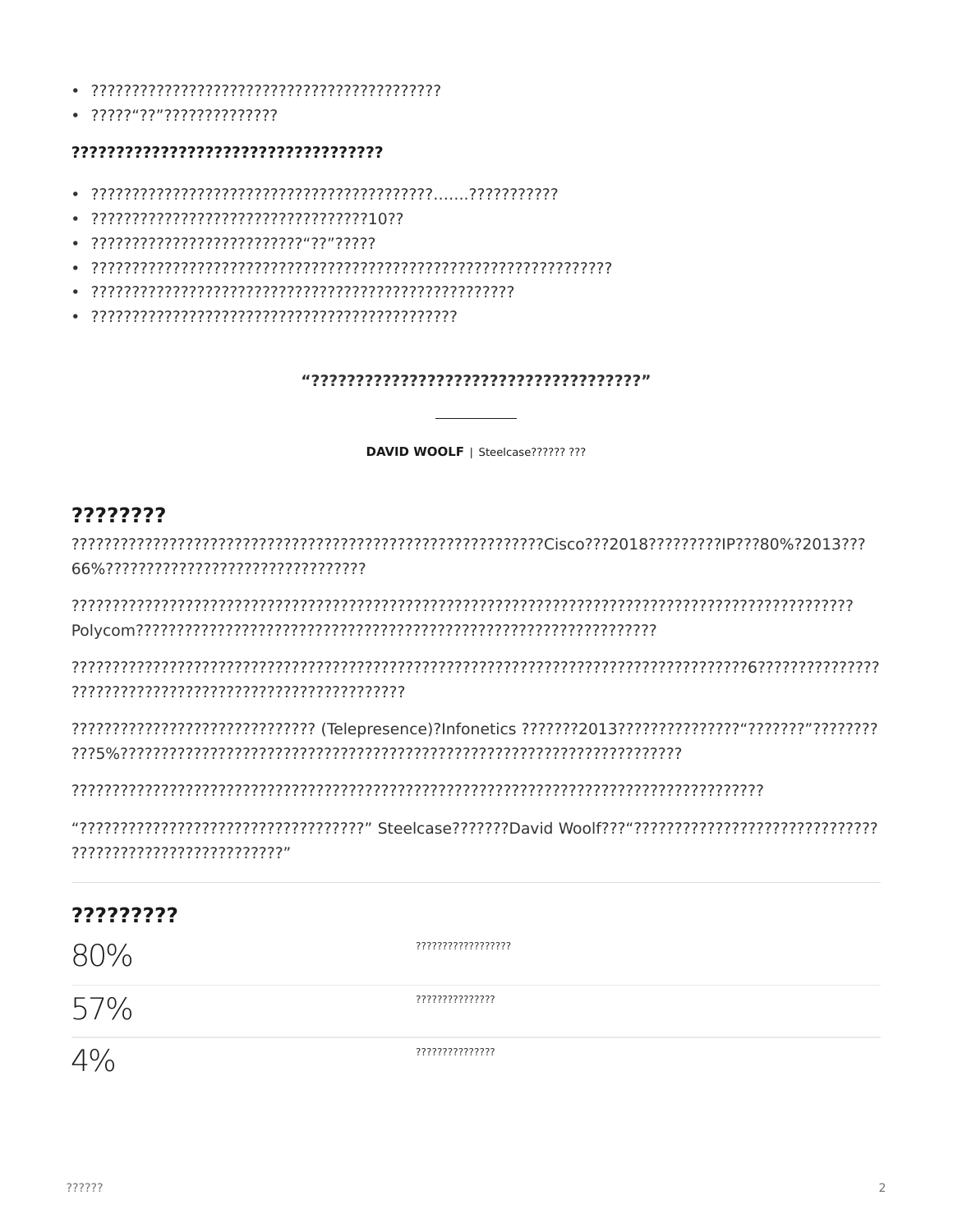| ????????? |            |  |
|-----------|------------|--|
| 88%       | ????????   |  |
| 87%       | ???????    |  |
| 94%       | ?????????? |  |
|           | ???????    |  |

??Wainhouse???Polycom??

#### ???????

????????

?????????????????????????????????TeamStudio™ ???????????????????????????????????

??????????????????? ????????????Steelcase WorkSpace Futures ???Beatriz Arantes???

#### "????????????????????????????????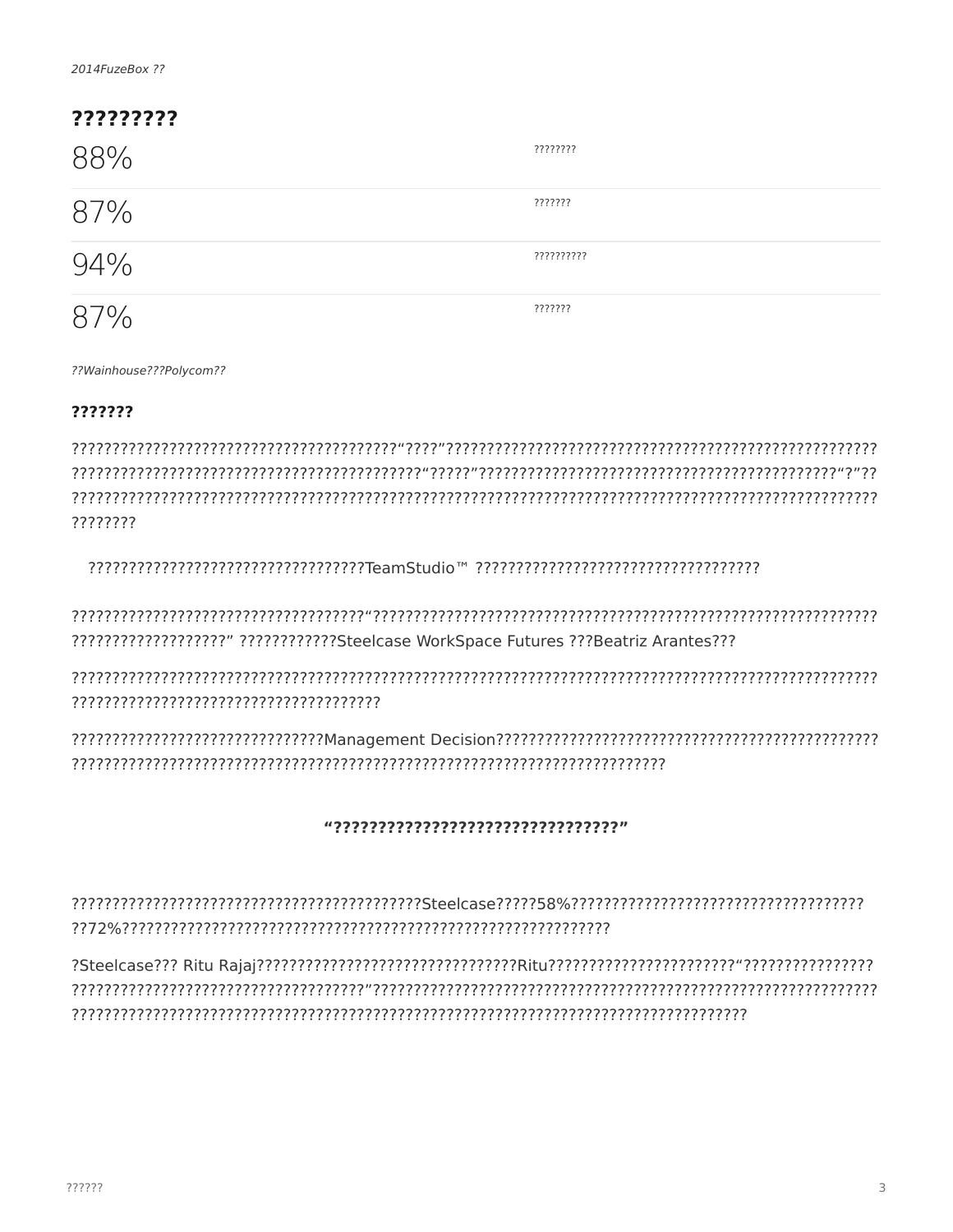## ? ? ? ??? ? ? ?

?????????????? ???????????

???57%? ????????

**JOHN PAUL WILLIAMS** | Director of Industry Solutions at Polycom

# ??????

77777 7777777777777"

???????????\*? ???"??????"

### ?????????????????????? ????????????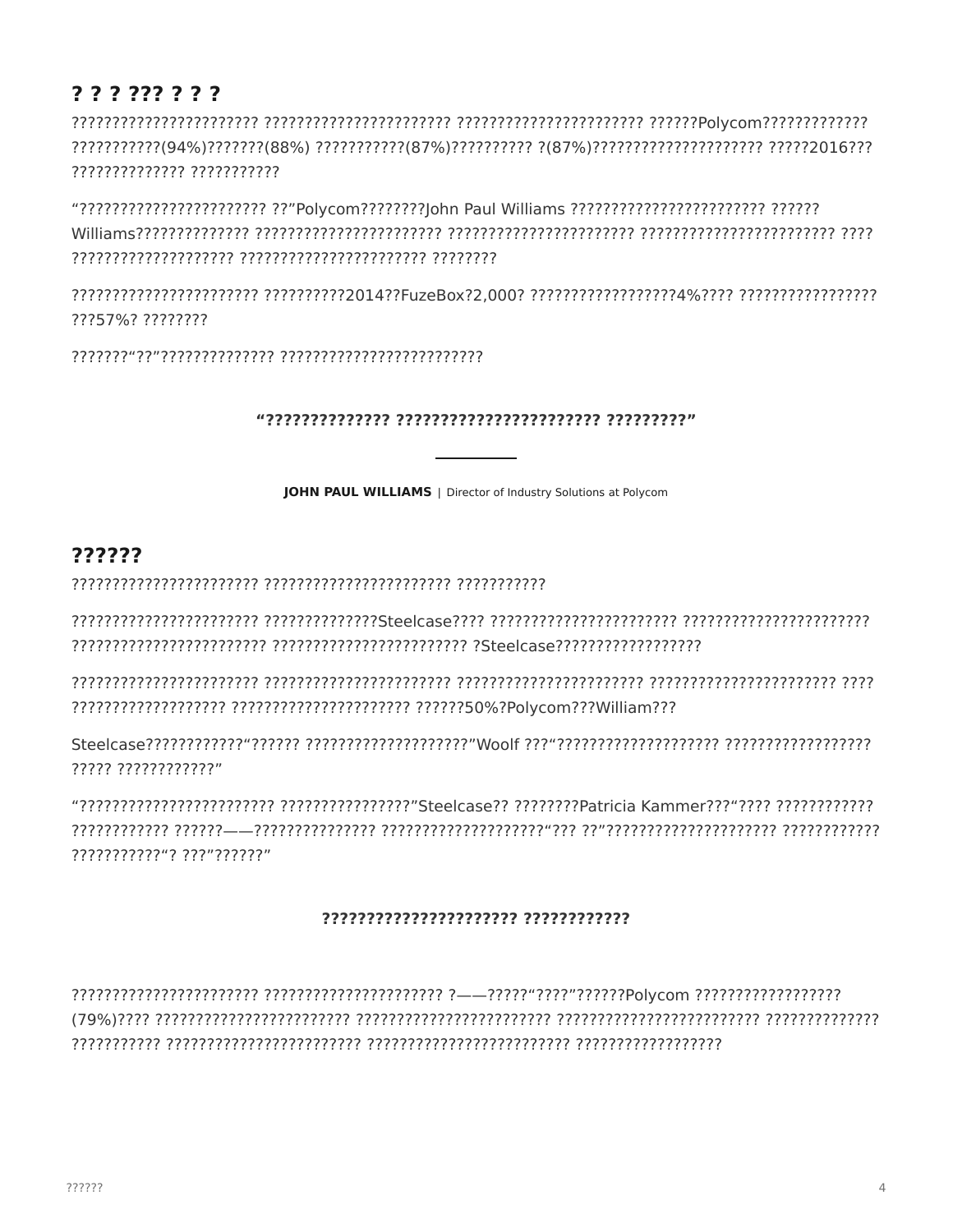??????????Steelcase?? ???????media:scape??? ??????????????? ???????????????

???? ???????media:scape--????????? ?????????????

?????????? ??????????????

**DAVID WOOLF** | General Manager of Steelcase Integrated Technologies

????????????

# ???????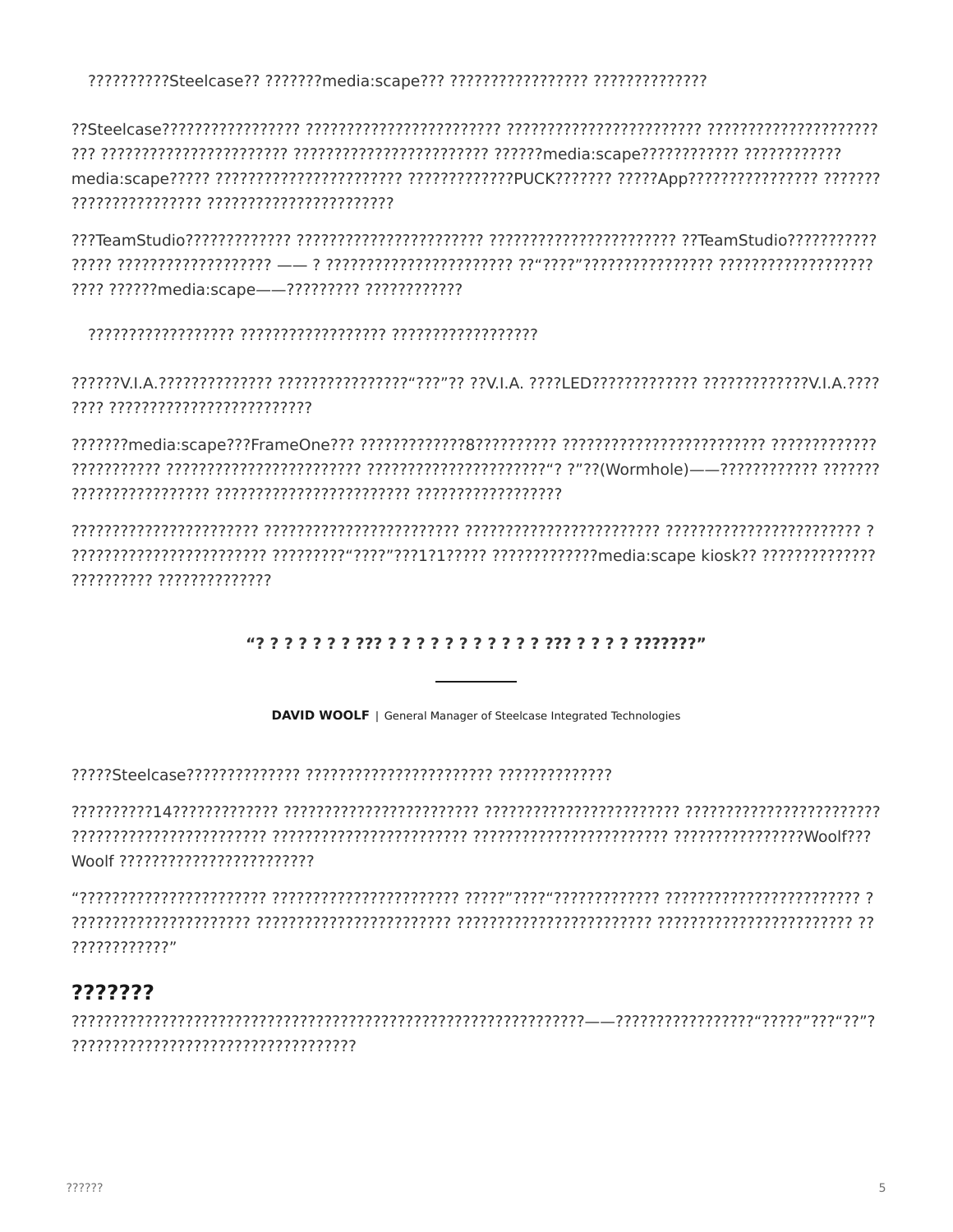```
??
```
?????????????????????????????

???????

# ?????????????

???

??????????????

?????????????

## 

??Steelcase?????????17???????????????????????Steelcase????????!psos?????Steelcase??????????????????? ?????????????

????